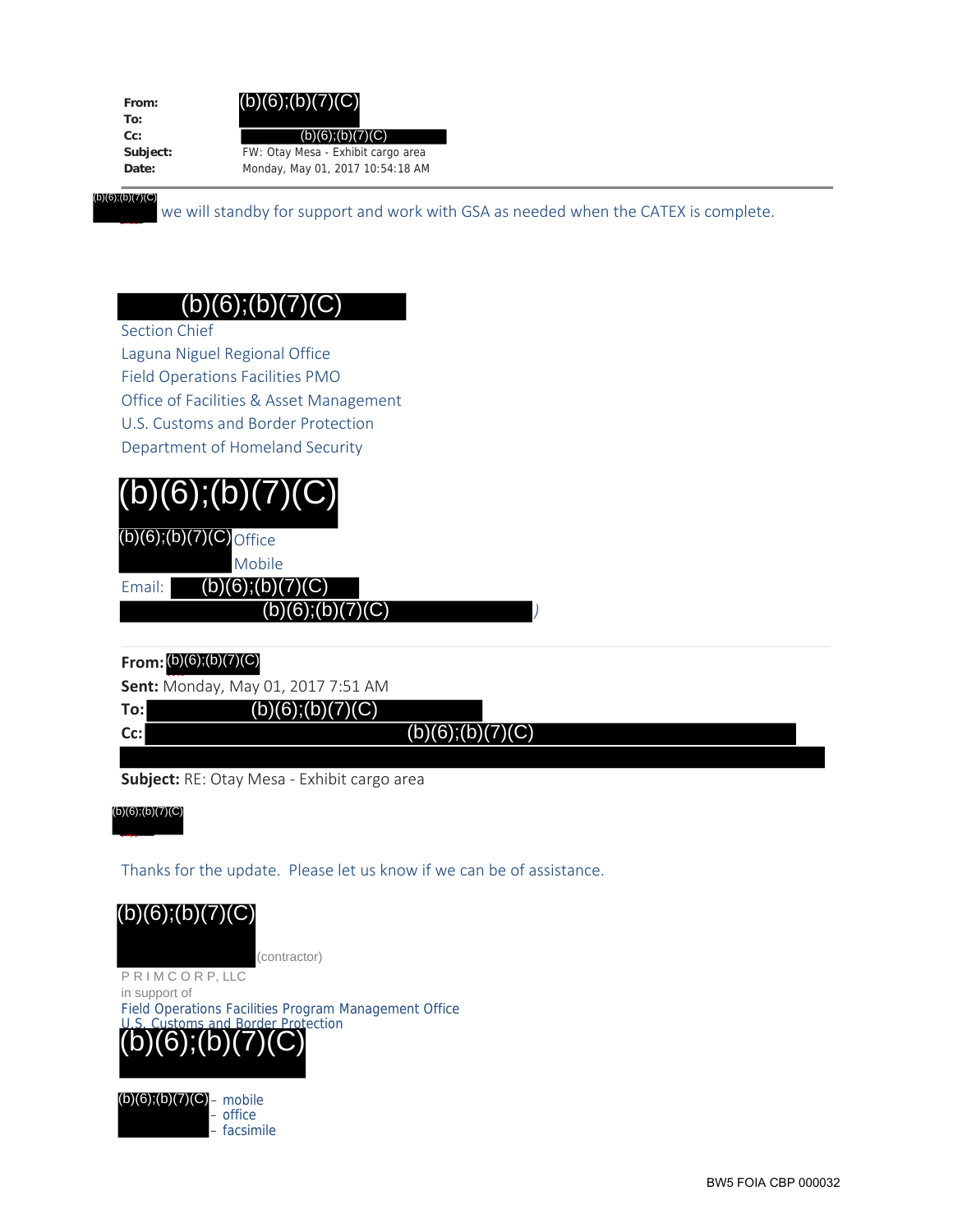

Please consider the environment before printing this email.

IMPORTANT NOTICE: This information is the property of the Department of Homeland Security and may contain sensitive data that is confidential or proprietary. If you have received this email in error, please notify the originator immediately. Your assistance is appreciated.

### **From:** (b) (7)(C), (b)

**Sent:** Monday, May 1, 2017 10:33 AM

**To: Cc:**

**Subject:** RE: Otay Mesa - Exhibit cargo area

 $(b)(6):(b)(7)(C)$ 

**D)(D)(O)** We will likely need to tie the CATEX for use of the road into the CATEX for the other work that will be complete for the fence prototypes since the access road on the GSA property will be used to support the prototype effort. We are in the process of awarding a contract to complete used to support the prototype effort. We are in the process of awarding a contract to complete surveys for the prototype area but that will take some time to get the survey work completed and conduct any needed consultation. We should have a time frame for completion this week. (6) (b)(6);(b)(7)(C) (b)(6);(b)(7)(C) (b)(6);(b)(7)(C) (b)(6);(b)(7)(C) (b)(6);(b)(7)(C) (b)(6);(b)(7)(C) (b)(6);(b)(7)(C) (b)(6);(b)(7)(C)

**From:** (b) (7)(C), (b)

**Sent:** Monday, May 01, 2017 7:11 AM

**To:**  $(b)(6)$ ; $(b)(7)(C)$ 

### **Cc:** (b)(6);(b)(7)(C

**Subject:** FW: Otay Mesa - Exhibit cargo area (6) **Importance:** High

#### $(b)(6); (b)(7)(C)$

 $\overline{\phantom{a}}$ 

GSA will require a copy of the NEPA documentation for the prototype fence project at Otay Mesa before they can process the necessary permits. The CATEX that was prepared for the tent city will not suffice.

Please let us know how things are proceeding.

Thanks,

(contractor)

P R I M C O R P, LLC in support of Field Operations Facilities Program Management Office otection (b)(6):(b  $(b)(6);(b)(7)(C)$ <br>
PRIMCORP, LLC<br>
in support of<br>
Field Operations Facilities Pro<br>  $(b)(6);(b)(7)(C)$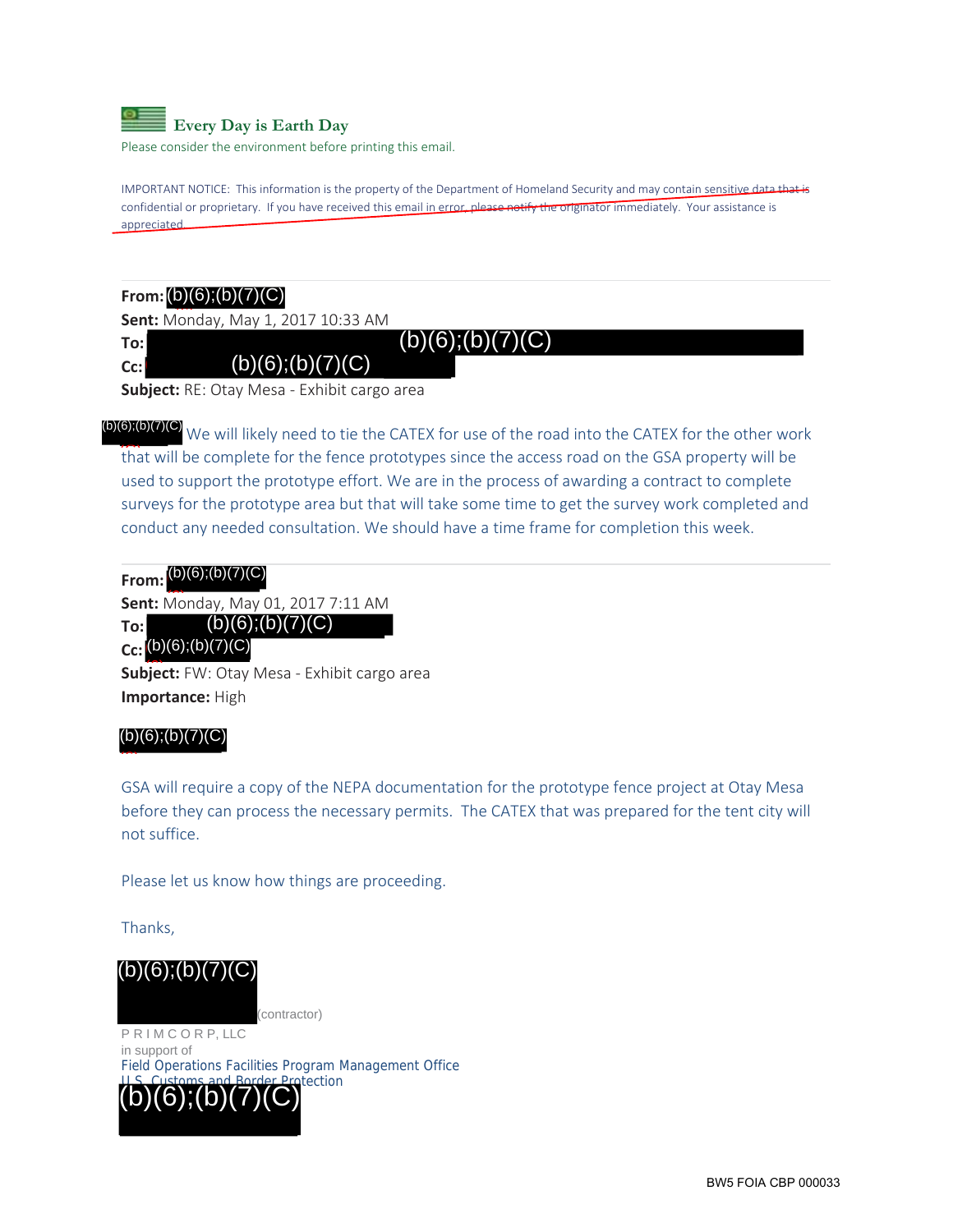



Please consider the environment before printing this email.

IMPORTANT NOTICE: This information is the property of the Department of Homeland Security and may contain sensitive data that is confidential or proprietary. If you have received this email in error, please notify the originator immediately. Your assistance is appreciated.

| From: $(b)(6)$ ; $(b)(7)(C)$         |                                             |  |  |  |  |  |
|--------------------------------------|---------------------------------------------|--|--|--|--|--|
| Sent: Friday, April 28, 2017 6:49 PM |                                             |  |  |  |  |  |
| To:l                                 | (b)(6); (b)(7)(C)                           |  |  |  |  |  |
|                                      |                                             |  |  |  |  |  |
| $Cc$ :                               | (b)(6); (b)(7)(C)                           |  |  |  |  |  |
|                                      |                                             |  |  |  |  |  |
|                                      |                                             |  |  |  |  |  |
|                                      | Subject: RE: Otay Mesa - Exhibit cargo area |  |  |  |  |  |

**Importance:** High

## $(b)(6);(b)(7)(C)$

Are there any updates on the ENV actions required to execute the GSA permit? Just following up, please reply all to this email with any updates, thanks.



| From: $(b)(6)$ ; $(b)(7)$ |  |  | ۱۱<br>v |  |
|---------------------------|--|--|---------|--|
|                           |  |  |         |  |

**Sent:** Monday, April 24, 2017 12:08:01 PM  $(b)(6);(b)(7)(C)$ 

**To: Cc:**

 $(b)(6); (b)(7)(C)$ 

Subject: Re: Otay Mesa - Exhibit cargo area

OK, so all of CBP/BP's activities will occur in the 75 - 100' corridor on the east side of the site?

On Mon, Apr 24, 2017 at 9:06 AM,  $(D)(6)$ ;  $(D)(7)(C)$  wrote:

 $(b)(6);(b)(7)$ 

All: see attached. **lettached** let me know if you need me to make any changes to this. (b) (7) (b)(6);(b)(7)(C)  $\sim$ 



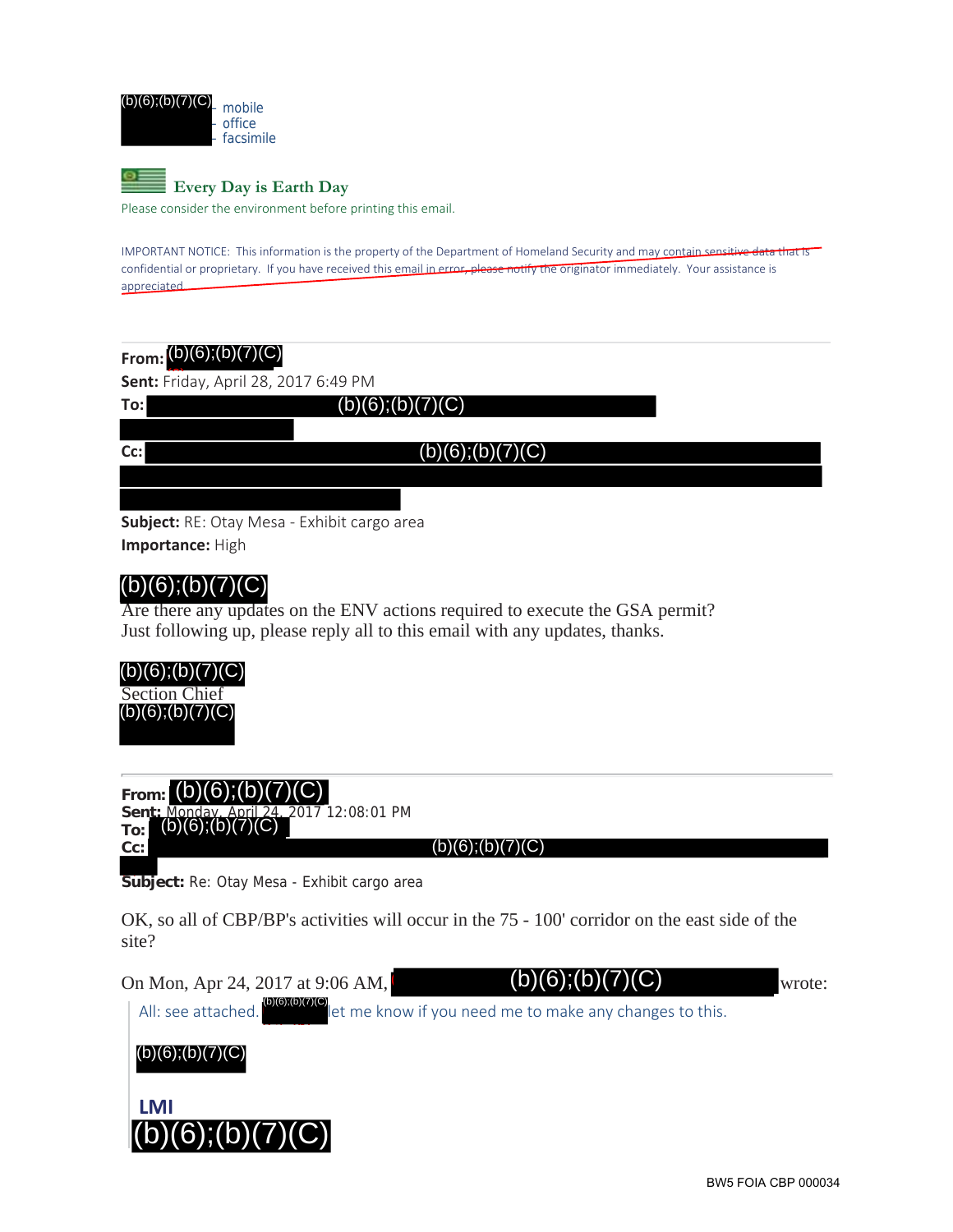# $(b)(6)$ ; $(b)(7)(C)$

Office: (b)(6);(b)(7)(C)

*Complex Problems. Practical Solutions. www.lmi.org*

**From: Sent:** Monday, April 24, 2017 11:52 AM  $(b)(6);(b)(7)(C)$ 

 $(b)(6)$ ; $(b)(7)(C)$ 

**Subject:** [EXTERNAL] RE: Otay Mesa - Exhibit cargo area **Importance:** High

Alcon,

**To:**

**Cc:**

(b)(6);(b)(7)(C) Myself,  $(b)(6)$ ;(b)(7)(C) had our meeting this morning to discuss the GSA NEPA concerns (items 1 and 2) and attempted to understand the BPAM use of the area for the license and complete the exhibit.  $\Box$  as you were not albe to attend, I did the best I could to help guide the discussion. (b)(b),<br>) (7)

 $(b)(6)$ ; $(b)(7)(C)$ 

(b) (5), GSA

(b) (5), GSA, (b)(6);(b)(7)(C), CBP (b) (5), GSA, (b)(6);(b)(7)(C), CBP

Action Items;

1. (b)(6);(b)(7)(C) – develop a description of use for the area along with a google earth plan noting affected areas (COB today and submit to GSA for coordination).

2.  $(b)(6)(b)(7)(C)$  confirm any SHPO remaining activities, and complete the CATEX with driveway access noted to include into the GSA license and Exhibit.

 $\overline{A_{S}a}$  reference  $-\langle b\rangle\langle 6\rangle, \langle b\rangle\langle 7\rangle\langle 6\rangle$  will be out of office beginning Wednesday and  $\langle b\rangle\langle 6\rangle\langle 6\rangle$ will be out beginning Friday. (b)(6);(b)<br>  $\overline{\phantom{a}}$ (C), (b)  $\mathcal{L}(\mathsf{b})(6)$ ;(b)(7)(C)<sub>will</sub> be out of office beginning Wednesday and  $\mathcal{L}^{(\mathsf{b})(6)$ ;(b)(7)(C) (b)(6);(b)(7)(C)

 $(b)(6)$ ; $(b)(7)(C)$ 

Section Chief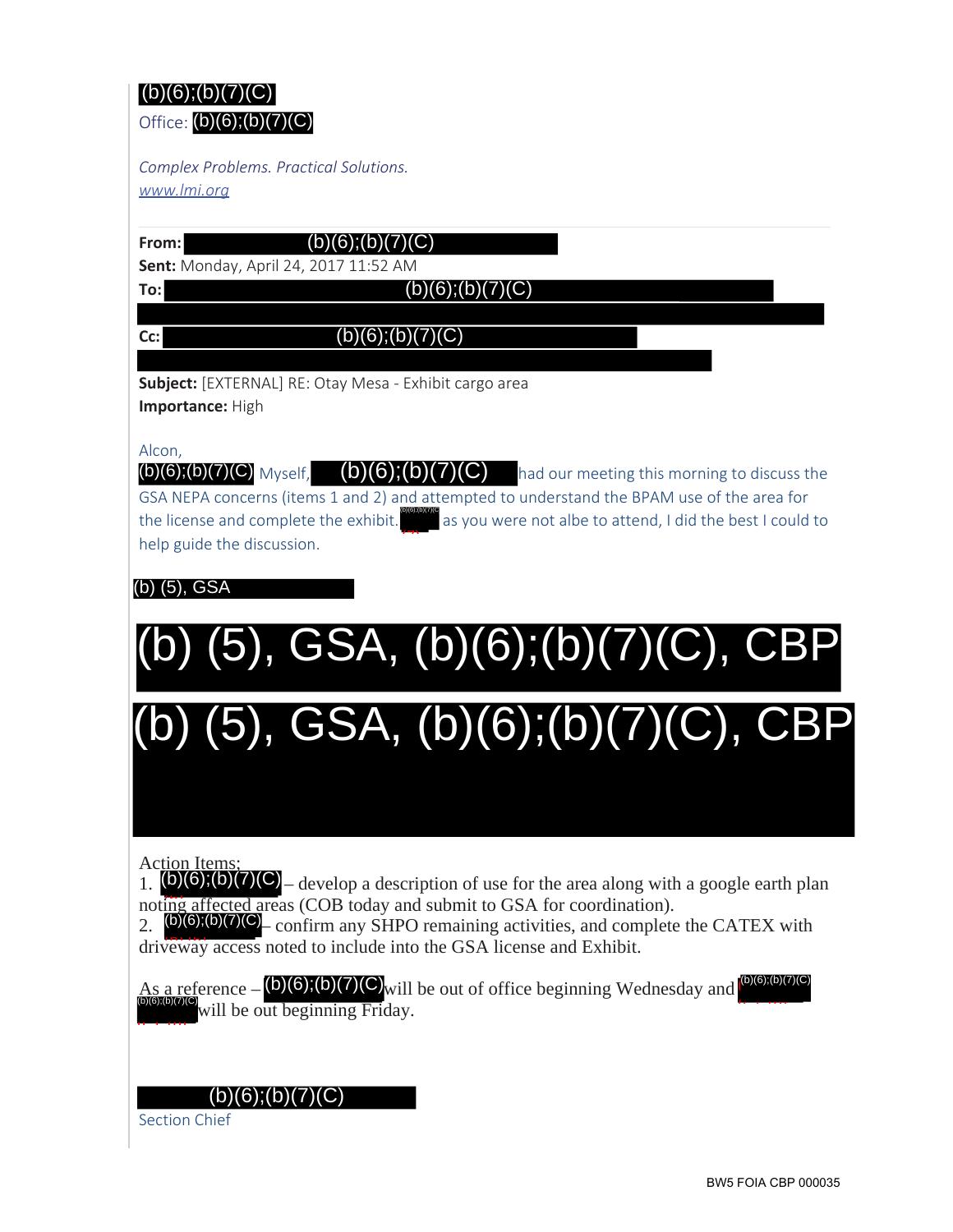Laguna Niguel Regional Office Field Operations Facilities PMO Office of Facilities & Asset Management U.S. Customs and Border Protection Department of Homeland Security



 $(b)(6)$ ; $(b)(7)(C)$ Office

Mobile

 $(b)(6);(b)(7)(C)$ 

 $(b)(6);(b)(7)(C)$ 

-----Original Appointment-----

#### **From:** (b) (7)(C), (b) (b)(6);(b)(7)(C)

**Sent:** Monday, April 24, 2017 7:07 AM

**To:**  $\overline{\phantom{a}}$ 

Email:

**Cc:**

**Subject:** Otay Mesa - Exhibit cargo area  $(b)(6);(b)(7)(C)$ 

**When:** Monday, April 24, 2017 8:15 AM-9:00 AM (UTC-08:00) Pacific Time (US & Canada).

 $(b)(6); (b)(7)(C)$ 

Where: (b)(6);(b)(7)(C)

**Importance:** High

Alcon,

We will have a quick tag up to discuss GSA's NEPA ENV questions within the attached email and discuss a modification to the license for the prototype wall access. To:<br>
(b)(6);(b)(7)(C) (b)(6);(b)(7)(C) (b)(6);(b)(7)(C), (b) (7)(F), GSA<br>
subject: Otay Mesa - Exhibit cargo area<br>
When: Monday, April 24, 2017 8:15 AM-9:00 AM (UTC-08:00) Pacific Time (US & Canada).<br>
Where: **(b)(6);(b)(7** 

Teleconference line;  $(b)(6)$ ; $(b)(7)(C)$ 

<< Message: RE: Otay Mesa Cargo (undeveloped lot) - access and parking >>

**From:** (b)(6);(b)(7)(C) **Sent:** Saturday, April 22, 2017 12:24:55 AM **To:** (b) (7)(C), (b) (b)(6);(b)(7)(C) Subject: Otay Mesa

Can we speak Monday morning? I need to prepare an exhibit to call communicate the plan for BP's use of the site.

I hope you have a good weekend, I look forward to speaking with you on Monday.

Sent from my iPhone